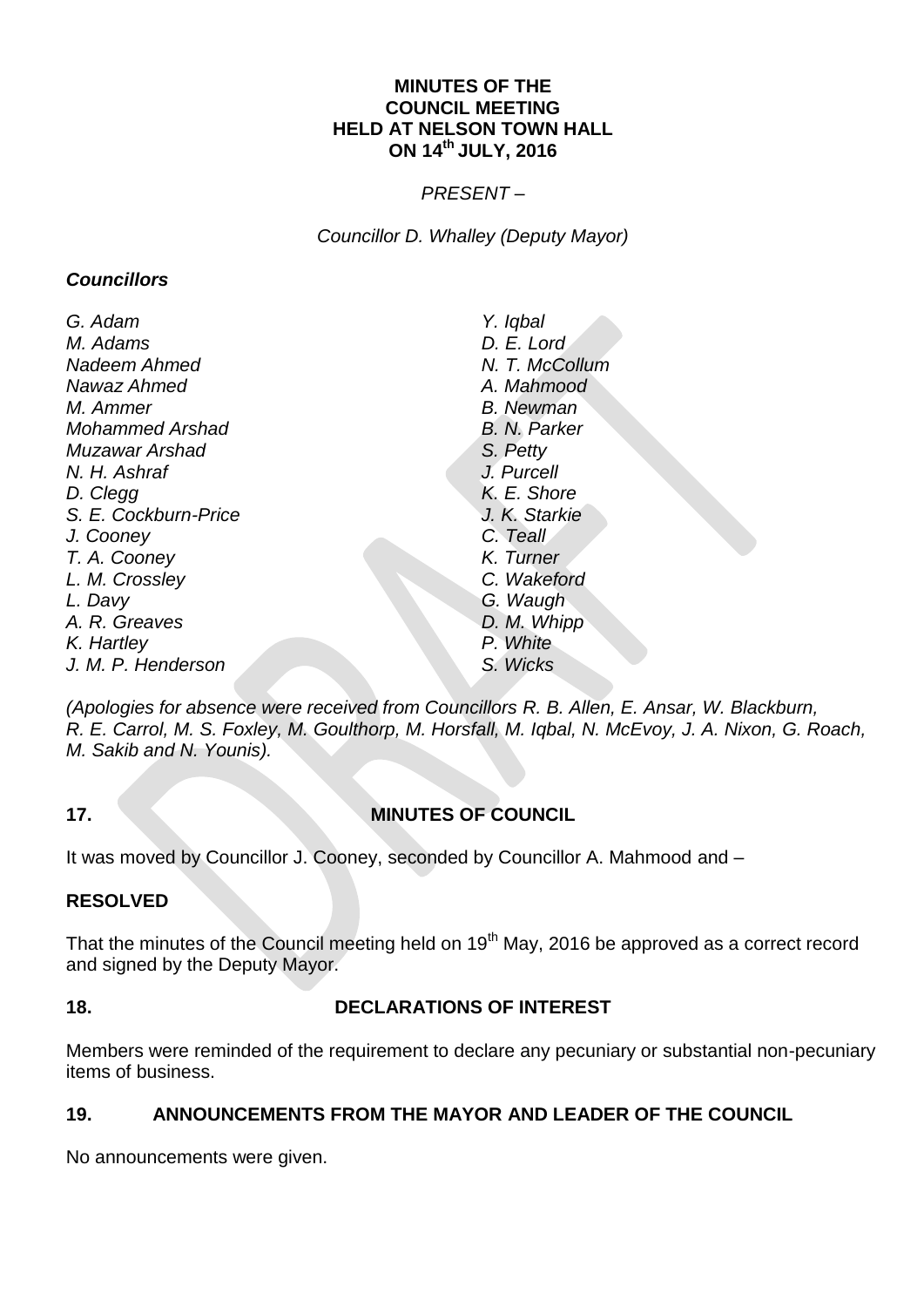#### **20. QUESTIONS ON NOTICE FROM THE PUBLIC TO THE LEADER**

John Rowe asked the Deputy Leader to confirm how far the finances of Marsden Golf Course were from the breakeven point, also whether, in the event that the breakeven point could not be achieved, at least in principle, would he consider a long lease of the Golf Course to a commercial body on terms that it remains used as a Golf Course as a term of the lease and would he give a commitment to the people of Marsden to resist any proposal for sale of the land for development, notwithstanding the straightjacket on Council finances imposed by this present government.

In response the Deputy Leader referred to how much it cost Pendle Leisure Trust to run the facility and that the Trust was working towards a breakeven position during this financial year. He also referred to the savings the Council had to make during 2016/17 and that the grant given to the Trust for 2017/18 would be less because of this. With regards to the leasing of the facility the Deputy Leader said it was therefore premature at this stage to comment.

#### **21. QUESTIONS ON NOTICE BY MEMBERS TO THE LEADER, A COMMITTEE CHAIRMAN OR A REPRESENTATIVE ON AN OUTSIDE BODY ON MATTERS NOT OTHERWISE ON THE AGENDA**

Councillor Parker asked the Deputy Leader to explain how the debt of £8,493.81 in relation to Unity Hall had arisen and what it represented. He asked why ITHAAD was not being pursued with the same alacrity and enthusiasm the Council employed against Council Tax defaulters for much smaller amounts. Councillor Parker referred to a report commissioned by Nelson Town Council which concluded that Unity Hall was non-viable as a community facility and suggested that given the dire financial situation of the Council Unity Hall should be put on the open market for sale with a view to obtaining the best price for the property.

The Deputy Leader said the debt was in relation to unpaid rent to the Council. The transfer of this building to Nelson Town Council was no different to other Council owned properties which had already been transferred to Parish and Town Councils such as Brierfield Town Hall, Barnoldswick Civic Hall and Trawden Forest Community Centre.

Councillor Newman asked if the Deputy Leader was satisfied with the standard of highways grasscutting in Pendle. In response the Deputy Leader said that grass cutting, in most areas of the Borough, was carried out by Pendle Council on behalf of Lancashire County Council. In rural areas the County did the majority of the grass cutting and in urban areas this Council. At the moment additional grass cutting was carried out by Pendle in the urban areas. It was acknowledged that the County Council had drastically reduced the number of grass cuts to one per year which, the Deputy Leader felt, was unsatisfactory.

Councillor Clegg asked what progress was being made in obtaining Government financial support for housing development on brownfield sites in Pendle. The Deputy Leader said whilst every effort had been made to secure funding from the Homes and Communities Agency different Government schemes were announced regularly but based on a loan basis. He also referred to the nonviability of a lot of the brownfield sites in the Borough. As a result not much progress had been made but discussions were ongoing.

In response to a supplementary question from Councillor J. Cooney the Deputy Leader said that Pendle had not put forward any brownfield sites for consideration by the Growth Deal funding. He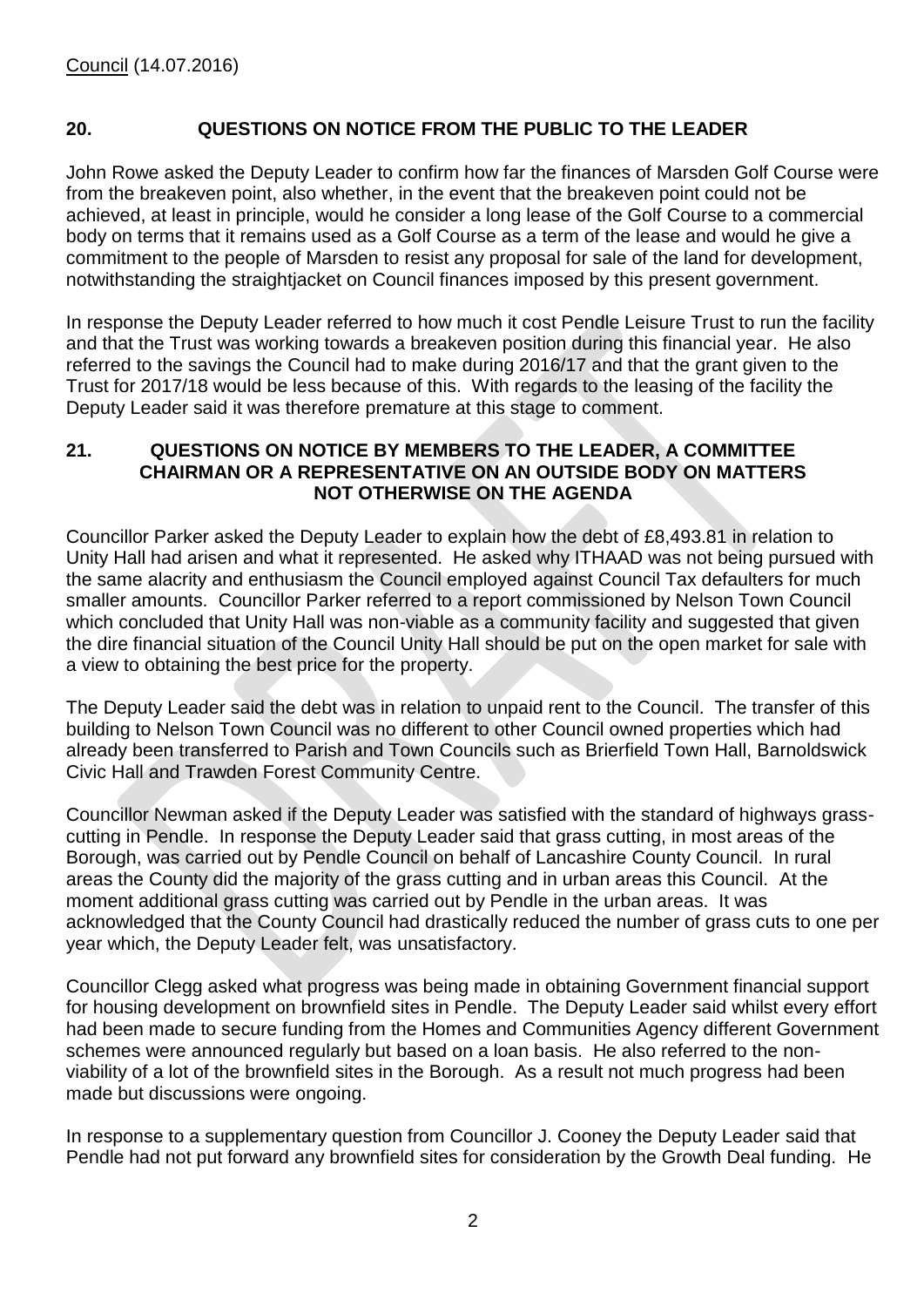Council (14.07.2016)

said he would welcome any ideas on how this funding could be used for housing on brownfield sites.

Councillor Teall asked what progress was being made on the housing developments at Oak Mill, Colne and Brook Shed, Earby. The Deputy Leader said that discussions were ongoing with both sites and were progressing well. It was anticipated that a planning application would be submitted for the Oak Mill site within the next few months. The Brook Shed site was also progressing well but was not as well advanced as the Oak Mill site. Funding from the Council's Brownfield Sites fund was to be considered for both of these sites.

Councillor Hartley asked the Deputy Leader what assessment had been made of the prospects for funding for Pendle Council post Brexit. In response the Deputy Leader said not a lot at the moment. There were still a lot of uncertainties and the terms of Britain leaving the EU were not known at this stage.

Councillor Lord asked the Deputy Leader to set out the priorities agreed between the Labour and Liberal Democrat groups as the political administration of Pendle Council for 2016/17. The Deputy Leader said the priorities had been set prior to the Annual Council in May and these priorities were circulated at the meeting.

Councillor J. Cooney asked for an update on the progress of planning for the implementation of the Business Rates Retention Scheme. The Deputy Leader said it was difficult to plan ahead because the Government had not yet decided how the scheme would work. The Council was currently considering its response to the Government's consultations on this. He also referred to the increase in business rate appeals which was having an impact on the amount of business rates received.

Councillor White asked what contact had Pendle Council had with the developers of 1,000 planning permissions already granted. In response the Deputy Leader referred to the various types of applications which had received planning consent. Much of the land was in 27 large sites and the Council was in discussions with developers to progress some of these sites. He also said that the Executive had agreed that the Brownfield Development Fund would be aimed at some of the smaller sites on the list, many of which were brownfield. Work had started to promote the scheme and letters would be going out shortly advising people of how they could qualify for this fund. In response to a supplementary question from Councillor J. Cooney the Deputy Leader agreed that some of the larger sites could possibly be divided up and offered to smaller developers. He said he would advise officers of this and ask them to identify where this would be possible.

# **22. REPORT BY THE LEADER ON THE EXECUTIVE'S WORK**

The Leader submitted, for information, a report on the work of the Executive since the last meeting.

In response to questions the Deputy Leader provided updates on the Central Colne Selective Licensing area and the Medium Term Financial Plan.

# **23. REPORT BY THE CHAIRMAN OF THE SCRUTINY MANAGEMENT TEAM**

The Chairman of the Scrutiny Management Team submitted a report on Overview and Scrutiny activity since the last meeting of the Council.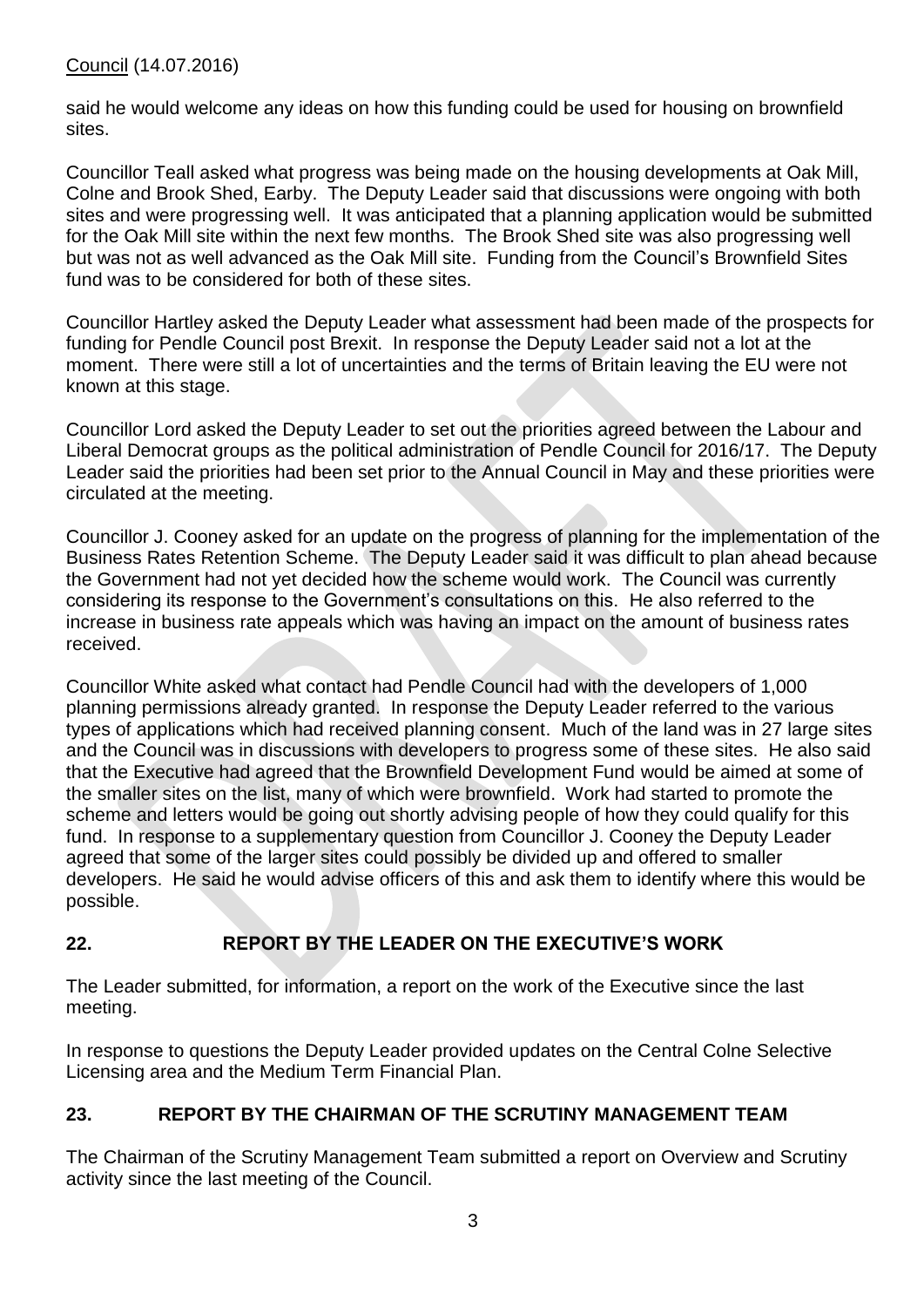# **24. REPRESENTATIVES ON OUTSIDE BODIES**

Nominations to represent the Council on Carers Link Lancashire were invited. At the last meeting Councillor J. Purcell was appointed but had recently stood down from this position. Nominations for a Member Champion for Cycling were also invited.

It was moved by Councillor A. Mahmood, seconded by Councillor J. Cooney and

#### **RESOLVED**

- (1) That Councillor M. Arshad be appointed as the Council's representative for Carers Link Lancashire for the Municipal Year 2016/17.
- (2) That Councillor Nawaz Ahmed be appointed the Council's Cycling Champion for the Municipal Year 2016/17.

#### **25. TREASURY MANAGEMENT – AMENDMENT TO INVESTMENT CRITERIA**

The Financial Services Manager submitted a report which sought approval for a change in the Council's investment criteria following the outcome of the EU Referendum and the recent downgrading in the UK's sovereign rating by the main credit rating agencies.

The Council's Annual Investment Strategy was approved in March 2016. Part 4 of the Strategy set out the arrangements for investments and included a statement in relation to sovereign ratings:

"The Council has determined that it will only use approved counterparties from countries with a minimum sovereign credit rating of AA\* (from Fitch or equivalent)."

It was reported that the downgrading reflected the agencies' views of the impact that the vote "to leave" would have on the UK economy, GDP growth and political stability. A summary of each of the three main agencies was set out in the report.

It was moved by Councillor J. Cooney, seconded by Councillor A. Mahmood and

#### **RESOLVED UNANIMOUSLY**

That the changes proposed in the Council's minimum lending criteria be approved and the UK sovereign rating from the minimum sovereign rating criterion be excluded.

### **26. REVIEW OF REVENUE RESERVES AT 31st MARCH, 2016**

The Financial Services Manager submitted a report on the outcome of a review of the Council's revenue reserves following completion of the draft accounts for 2015/16. The report also sought approval to transfer amounts from specific reserves to the Budget Strategy Reserve to support the ongoing development of the Council's medium-term financial plan position.

The report was considered by the Executive on  $30<sup>th</sup>$  June, 2016 with a recommendation that Council approve the transfer in 2016/17 of £1.75m from specific reserves to the Budget Strategy Reserve.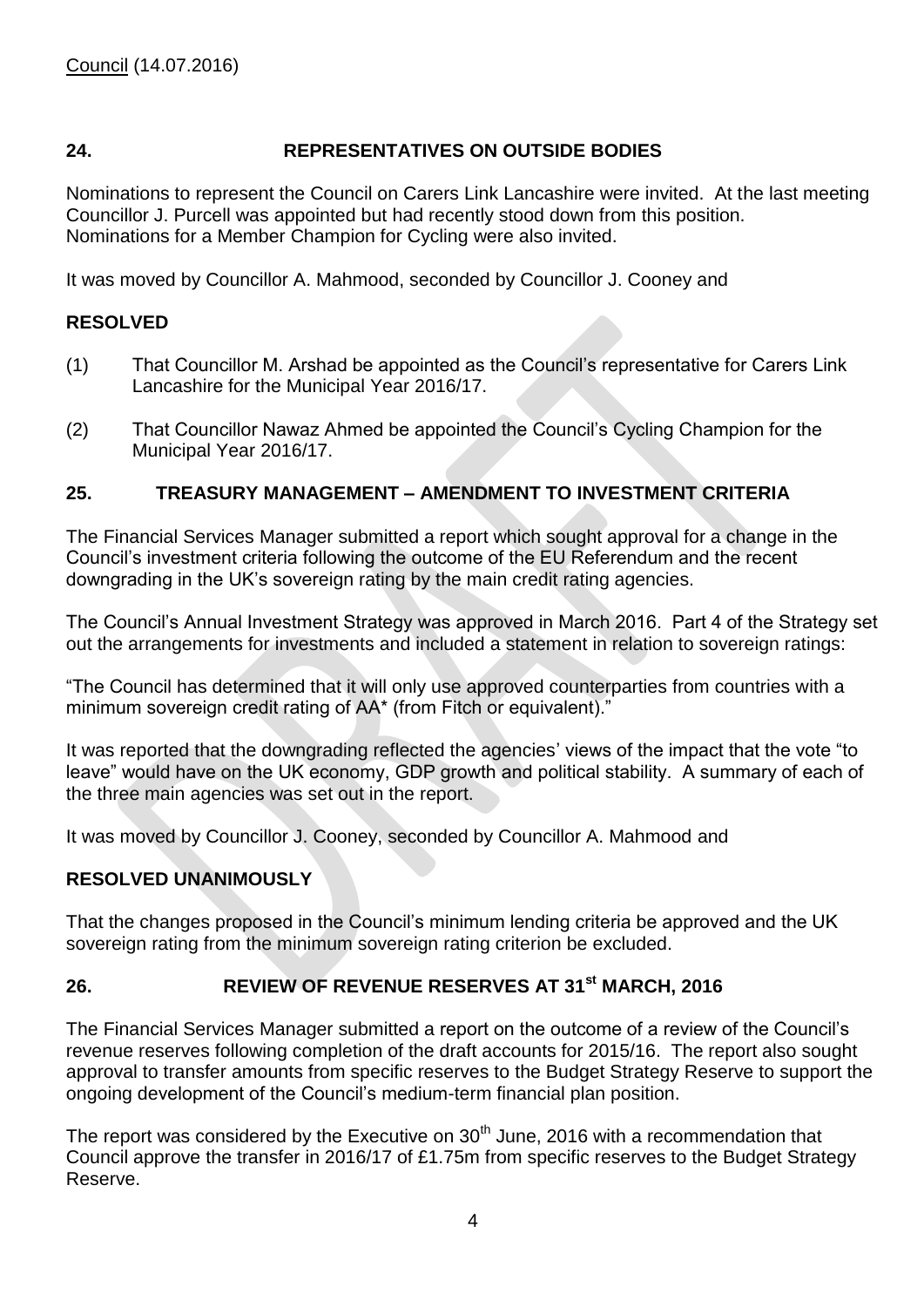It was moved by Councillor A. Mahmood, seconded by Councillor J. Cooney and **RESOLVED UNANIMOUSLY**

- (1) That the outcome of the review of revenue reserves as at 31 $^{\rm st}$  March, 2016 be noted.
- (2) That the transfer in 2016/17 of £1.75m from specific reserves to the Budget Strategy Reserve, as set out in paragraph 11 in the report be approved.

#### **27. STRATEGIC PLAN 2015-2018 (INCORPORATING THE ANNUAL REFRESH 2016-2017)**

The Strategic Director submitted the Council's Strategic Plan for 2015-2018 which incorporated the Annual Refresh for 2016-2017 for approval. The Plan had been considered by the Executive on 30<sup>th</sup> June, 2016 with a recommendation that the Plan be approved by Council.

It was moved by Councillor J. Cooney, seconded by Councillor A. R. Greaves and

# **RESOLVED UNANIMOUSLY**

That the Strategic Plan 2015-2018 (incorporating the Annual Refresh 2016-2017) be approved.

# **28. COMMITTEE STRUCTURE – DEVELOPMENT MANAGEMENT**

At the Annual meeting the Council requested the all-party Governance Working Group to consider a report from the Corporate Director to consider sending major planning applications direct to Development Management Committee because of their borough wide importance.

At its meeting on 10<sup>th</sup> June, 2016 the Governance Working Group recommended Council as follows:

- (1) That all applications for 60 or more houses be dealt with by the Development Management Committee and that the terms of reference for the Committee and Area Committees be amended accordingly.
- (2) That the operation of this arrangement be reviewed at the next Annual Council meeting.
- (3) That political groups not be allowed to appoint substitutes except for one standing substitute for the Municipal Year.

It was moved by Councillor A. R. Greaves, seconded by Councillor J. Cooney and

#### **RESOLVED**

- (1) That all applications for 60 or more houses be dealt with by the Development Management Committee and that the terms of reference for the Committee and Area Committees be Amended accordingly.
- (2) That reports on the applications referred to in (1) above be submitted to the appropriate Area Committee to allow them to comment and make recommendations prior to the reports being submitted to the Development Management Committee.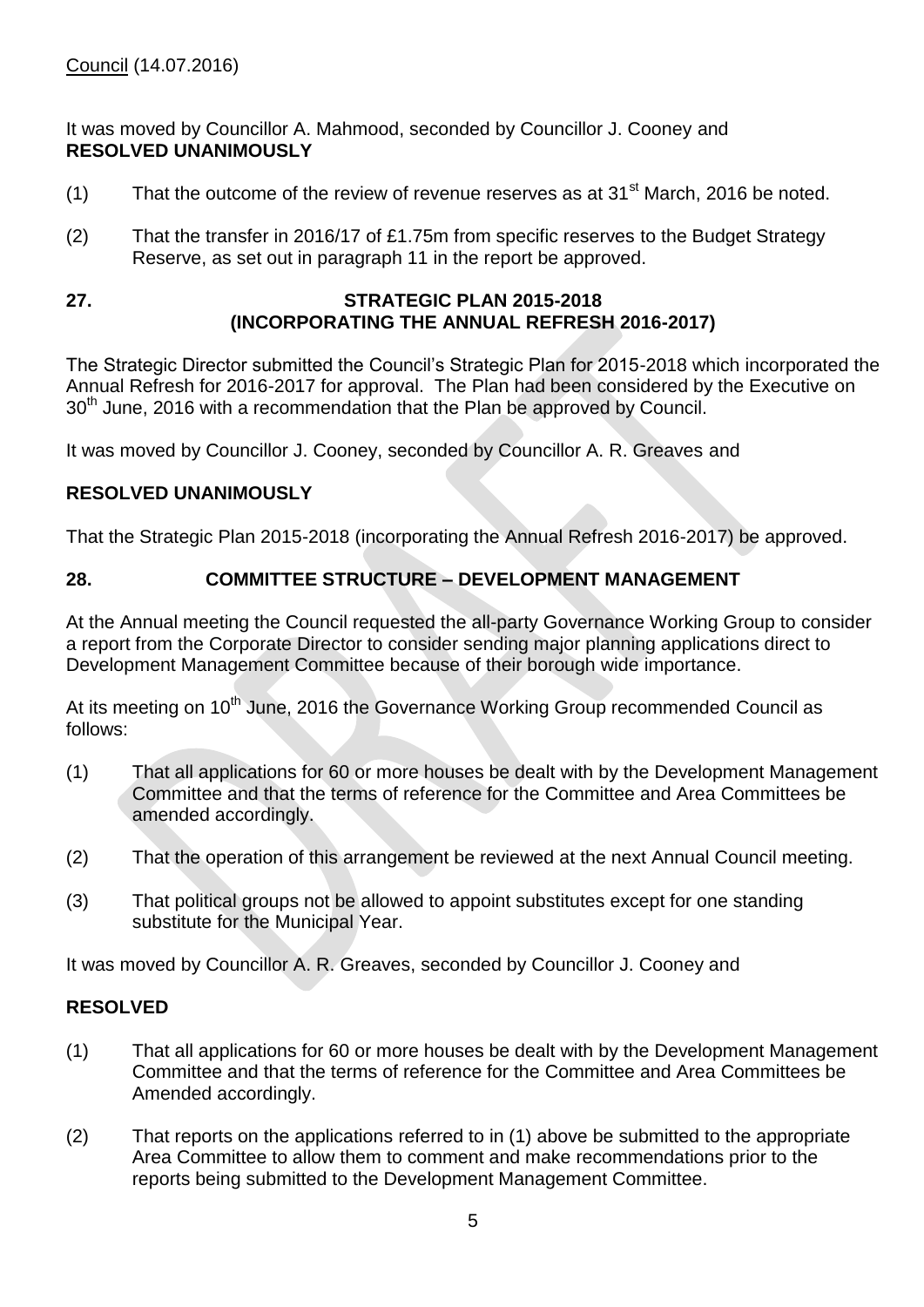- (3) That the operation of this arrangement be reviewed at the next Annual Council meeting.
- (4) That political groups not be allowed to appoint substitutes except for one standing substitute for the Municipal Year.

### **29. COUNCIL SIZE AND FREQUENCY OF ELECTIONS**

At its meeting on  $16<sup>th</sup>$  February and  $10<sup>th</sup>$  June, 2016 the all-party Governance Working Group considered the questions of the size of the Council and the frequency of elections following a reference to it by the Council at its meeting on 17<sup>th</sup> December, 2015.

It was reported that there were three reasons for reducing the number of councillors:

- Since 2001 the nature and role of the Council had shrunk with a reduction of resources and services provided and a much streamlined officer structure.
- The overall number of local democratic representatives had increased significantly with the creation of Nelson and Colne Town Councils. At the same time the role of all parish and town councils was growing, as a result of the transfer of services and facilities to them.
- To reduce the cost. The Medium Term Financial Plan envisages savings to be realised in 2018/19.

Council were advised that the starting point for an electoral review was the number of councillors the Council should have. There was no set formula just a question of what was right for the Council. Previous discussions had envisaged a reduction of around 15 councillors.

An electoral review would have regard to the Council's electoral cycle – in other words the desirability of setting the appropriate number of councillors per ward in relation to the frequency of elections. The Council itself had the ability to decide to move from elections by thirds to whole elections.

The Working Group had recommended "that Council agrees to the carrying out of an electoral review and as the first step an early meeting with the Local Government Boundary Commission be sought."

It was moved by Councillor A. R. Greaves, seconded by Councillor J. Cooney and

#### **RESOLVED**

- (1) That the Council accept the desirability of reducing the size of the Council and the consequent need for an electoral review.
- (2) That the Corporate Director be requested to produce a draft proposal to the Local Government Boundary Commission including the possible future decision making structure of the council following a reduction in the number of Councillors, to an early meeting of the Governance Working Group and then to the Council meeting on 20<sup>th</sup> October, 2016.
- (3) That, subject to approval of the draft proposal by the Council, a meeting with the Local Government Boundary Commission be sought.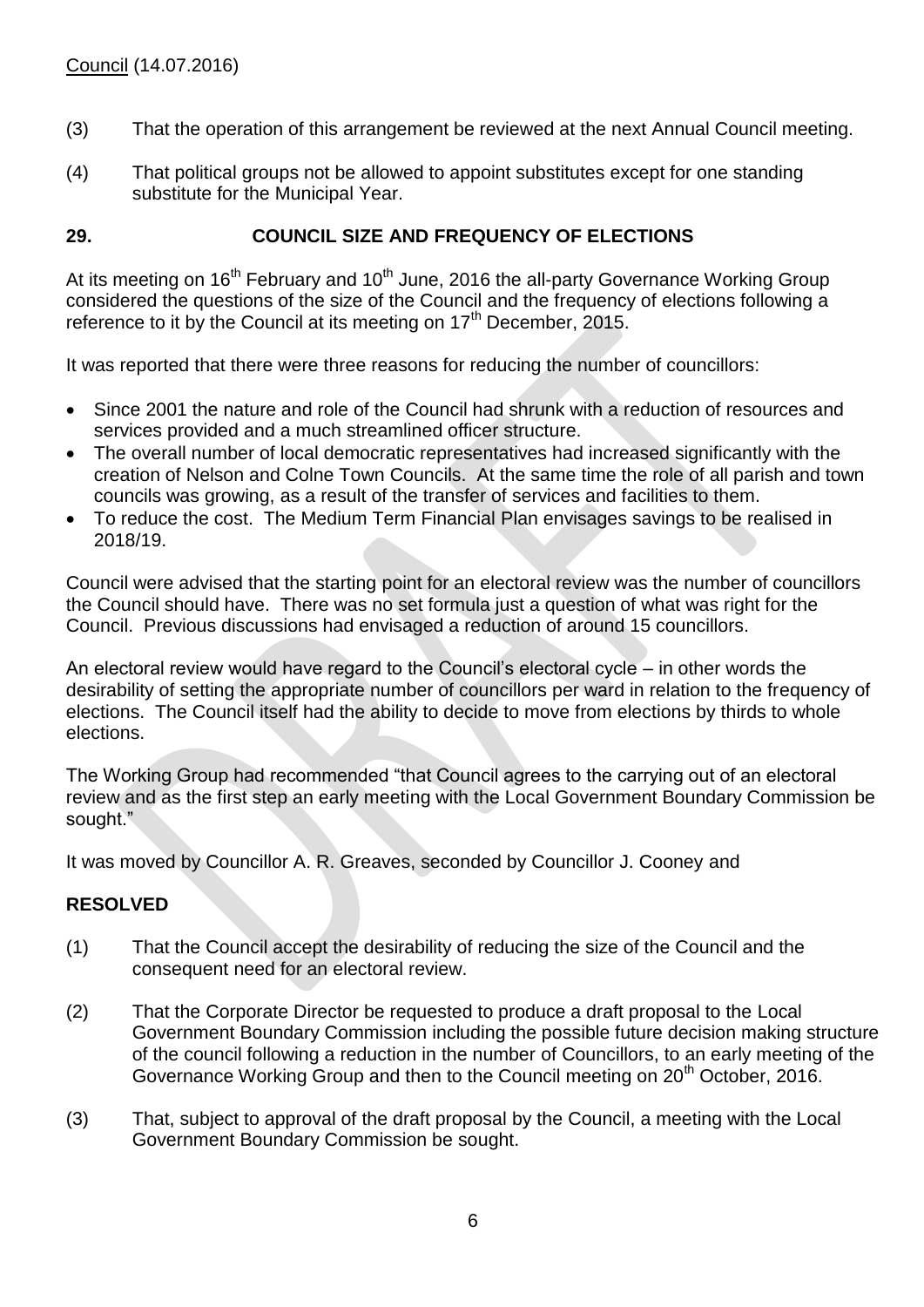# **30. NOTICES OF MOTION**

# **(a) EU Referendum**

It was moved by Councillor P. White, seconded by Councillor J. Cooney –

That Council notes the result of the EU Referendum and in particular the result in Pendle where 63% of voters chose to leave the European Union. As a democratic body Pendle Borough Council recognises and respects the decision of the people to leave the European Union.

This Council and all its members commits to play its part, no matter how small, to implement the will of the people and support HM Government in ensuring the United Kingdom leaves the European Union.

#### **AMENDMENT**

It was moved by Councillor A. R. Greaves, seconded by Councillor Y. Iqbal –

That Council notes the result of the EU Referendum and now commits to doing everything that it can to protect, support and enhance the position of the residents of Pendle, in whatever new agreements are sought and reached with the European union and its member countries and the rest of the world and otherwise, as a result of the Referendum decision to leave the EU.

In particular it believes:-

- (1) That the financial position of local authorities such as Pendle must not be further worsened and should, if possible, be improved.
- (2) That the Government must give an immediate guarantee that the existing rights of citizens of other European Union countries who are already living in Pendle will be protected.
- (3) That the importance of manufacturing (including the aerospace industry) in Pendle must be recognised and its future protected.
- (4) That there must not be any weakening of environmental legislation and employment rights that at present derive from EU directives.
- (5) That farming support for areas such as Pendle, including upland management subsidies, must be maintained by the Government following a withdrawal from the Common Agricultural Policy.

This Council is further shocked by the reported increases in race hate crimes and antisocial behaviour directed at EU citizens in the UK and other ethnic minorities since the referendum result was announced, including in Pendle, and resolves to call an early meeting with the local police and other agencies to consider its response.

Upon being put to the vote the amendment was **CARRIED**.

#### **(b) Greenfield Sites**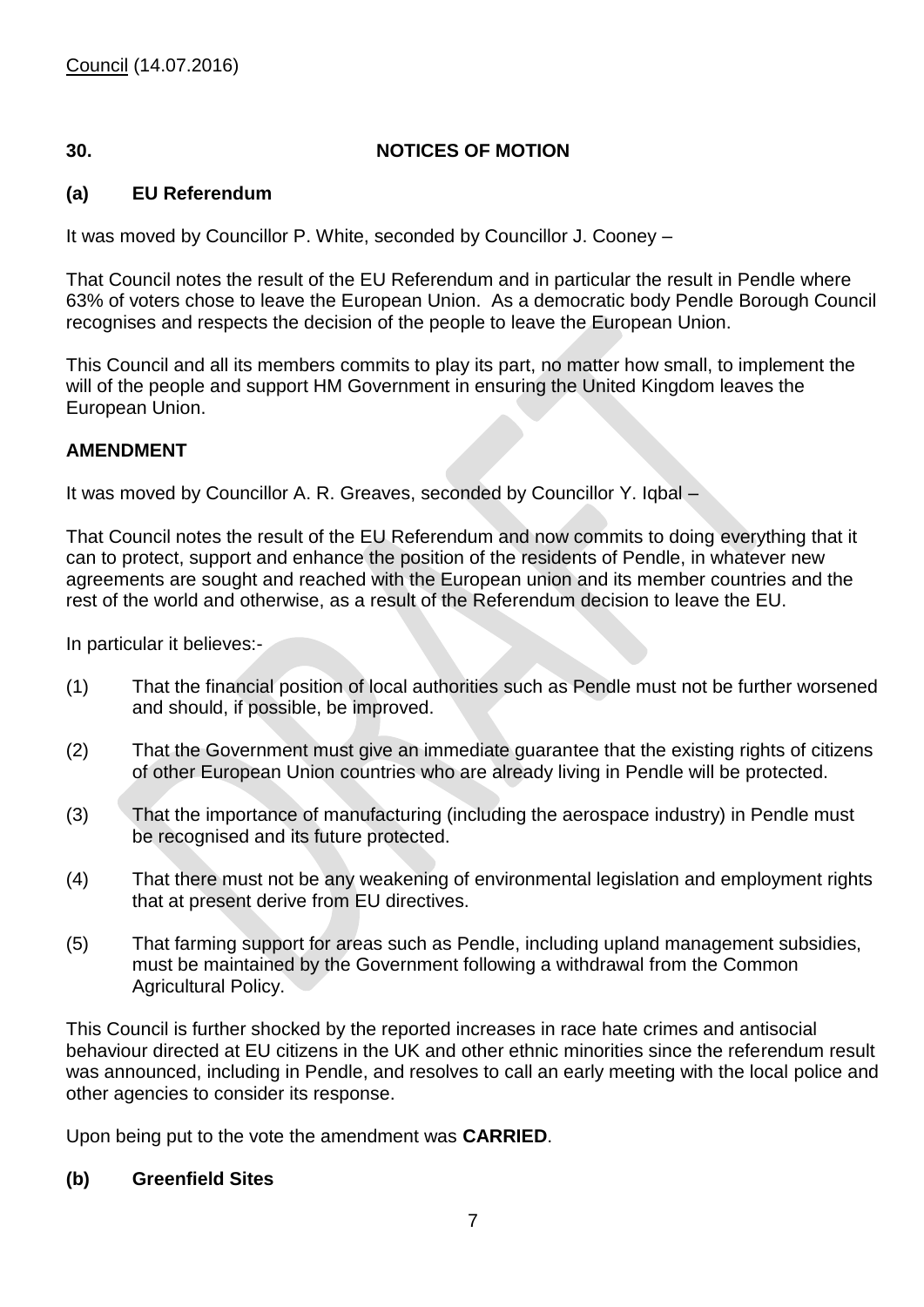It was moved by Councillor G. Waugh, seconded by Councillor C. Wakeford – That this Council recognises the need for further housing development with Pendle, however this development must be done sympathetically and within the keeping of Pendle's unique identity.

Pendle Borough Council owns several greenfield sites across the borough, most of which play an important part in local communities as open space. In recent months we have seen some of these areas come under threat from potential sell offs to developers.

This Council is particularly concerned about the sites at Gib Hill, Nelson and the parcels of land off Aspen Grove, Red Lion Street and Bailey Street in Earby. These sites have particular attributes that are more beneficial to the local community as open spaces than as potential development sites.

The Council therefore proposes to introduce a moratorium on the sale of these specific areas of land for a minimum of 10 years and definitely no sooner than 2026.

#### **AMENDMENT**

It was moved by Councillor A. Mahmood, seconded by Councillor M. Arshad –

This Council recognises the need for further housing development with Pendle; however this development must be done sympathetically and within the keeping of Pendle's unique identity.

However, this Council believes that the number of houses required to be built in Pendle as a direct result of the planning policies imposed by the present Government are both unrealistic and harmful and therefore significantly too high.

This Council also notes the recent new Government Guidance on disposal of Local Authority Assets including land.

This Council notes that the overall numbers of new planning permissions required each year for the next 15 years in the Local Plan Core Strategy, together with the list of sites in the Strategic Housing Land Availability Assessment, were approved by the Council on a motion from the then Leader of the Council, Councillor J. Cooney, and supported by the Conservative group.

This Council notes that it does not currently possess a "five year supply of land" as defined for planning purposes, and that the removal of any sites from the SHLAA at this point would make it more difficult to defend refusals of planning permission for housing purposes at appeal.

This Council further notes that in general policy decisions it cannot bind its successors.

Upon being put to the vote the amendment was **CARRIED**.